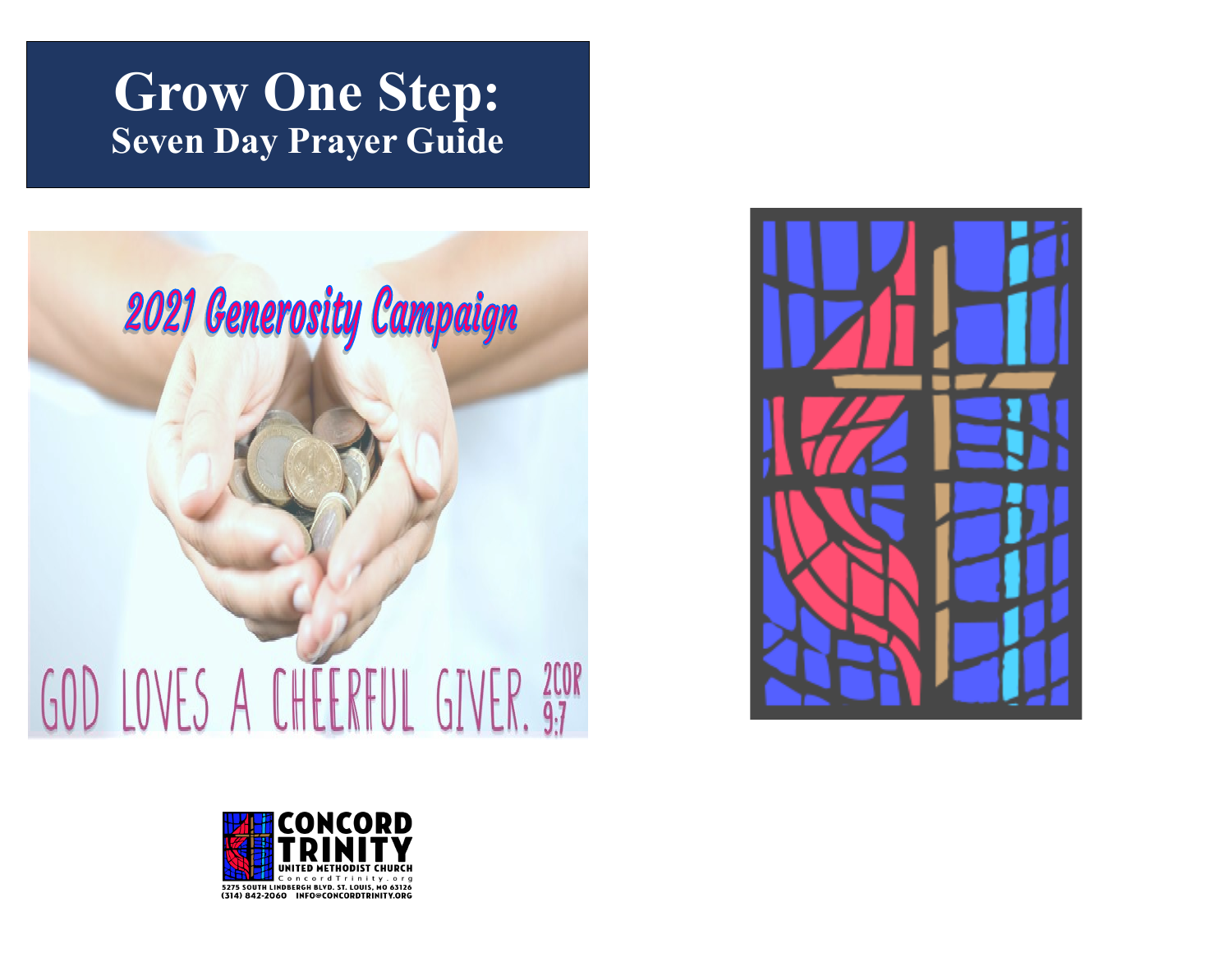# **Monday October 18th**

#### Scripture Reading: 2 Corinthians 9:6-8

*Remember this: Whoever sows sparingly will also reap sparingly, and whoever sows generously will also reap generously. Each of you should give what you have decided in your heart to give, not reluctantly or under compulsion, for God loves a cheerful giver. And God is able to bless you abundantly, so that in all things at all times, having all that you need, you will abound in every good work.*

#### **Prayer for Monday:**

Thank you, Lord, for the ways You so generously provide for my life. Your generous doses of peace, hope and joy bless my days. And I'm thankful for all that I have for shelter, food, clothing and more. May my life be a reflection of you, and the way You so freely provide for all my needs. Empower me to be a more cheerful and generous giver for You! Amen.

\_\_\_\_\_\_\_\_\_\_\_\_\_\_\_\_\_\_\_\_\_\_\_\_\_\_\_\_\_\_\_\_\_\_\_\_\_\_\_\_\_\_\_\_\_\_\_\_\_\_\_\_\_\_

\_\_\_\_\_\_\_\_\_\_\_\_\_\_\_\_\_\_\_\_\_\_\_\_\_\_\_\_\_\_\_\_\_\_\_\_\_\_\_\_\_\_\_\_\_\_\_\_\_\_\_\_\_\_

#### **My Reflections for Monday:**

# **Tuesday October 19th**

#### Scripture Reading: 1 Kings 17:13-16

*Elijah said to her, "Don't be afraid. Go home and do as you have said. But first make a small loaf of bread for me from what you have and bring it to me, and then make something for yourself and your son. For this is what the Lord, the God of Israel, says: 'The jar of flour will not be used up and the jug of oil will not run dry until the day the Lord sends rain on the land.'" She went away and did as Elijah had told her. So there was food every day for Elijah and for the woman and her family. For the jar of flour was not used up and the jug of oil did not run dry, in keeping with the word of the Lord spoken by Elijah.*

#### **Prayer for Tuesday:**

Gracious God, what a beautiful picture of the way You provide enough for our needs when we are obedient to that which you place before us. What joy it is to be confident that You provide. When we prioritize our relationship with You, the blessings never run dry. Even as You provided to this woman so long ago, please continue to pour out Your goodness and blessing into our lives. May my story also praise of your gracious provision. In Jesus' name, Amen. *(Continued)*

#### **Wednesday October 20th**

Scripture Reading: 1 Timothy 6:6-10

*But godliness with contentment is great gain. For we brought nothing in the world, and we can take nothing out of it. But if we have food and clothing, we will be content with that. Those who want to get rich fall into temptation and a trap and into many foolish and harmful desires that plunge people into ruin and destruction. For the love of money is a root of all kinds of evil. Some people, eager for money, have wandered away from the faith and pierced themselves with many griefs.*

\_\_\_\_\_\_\_\_\_\_\_\_\_\_\_\_\_\_\_\_\_\_\_\_\_\_\_\_\_\_\_\_\_\_\_\_\_\_\_\_\_\_\_\_\_\_\_\_\_\_\_\_\_\_

\_\_\_\_\_\_\_\_\_\_\_\_\_\_\_\_\_\_\_\_\_\_\_\_\_\_\_\_\_\_\_\_\_\_\_\_\_\_\_\_\_\_\_\_\_\_\_\_\_\_\_\_\_\_

### **Prayer for Wednesday:**

Lord Jesus, help me always to be content with what I have. May money and possessions never become my source of peace because that means You are no longer the center of my life. Whether I am blessed with money and possessions or not, I will give You thanks for all that You pour into my life which cannot be measured in dollars and cents. I seek to be thankful and content with whatever I have. May You alone be the treasure of my heart! Amen.

\_\_\_\_\_\_\_\_\_\_\_\_\_\_\_\_\_\_\_\_\_\_\_\_\_\_\_\_\_\_\_\_\_\_\_\_\_\_\_\_\_\_\_\_\_\_\_\_\_\_\_\_\_\_\_\_\_\_\_\_\_

\_\_\_\_\_\_\_\_\_\_\_\_\_\_\_\_\_\_\_\_\_\_\_\_\_\_\_\_\_\_\_\_\_\_\_\_\_\_\_\_\_\_\_\_\_\_\_\_\_\_\_\_\_\_\_\_\_\_\_\_\_

# **My Reflections for Wednesday:**

# **Thursday October 21st**

Scripture Readings:

Deuteronomy 10:14 – *Behold, to the Lord your God belong heaven and the highest heaves, the earth and all that is in it.*

1 Chronicles 29:11 – *Yours, O Lord, is the greatness and the power and the glory and the victory and the majesty, indeed everything that is in the heavens and the earth; Yours is the dominion, O Lord, and You exalt Yourself as head over all.*

Psalm 50:10-12 – *For every beast of the forest is Mine, the cattle on a thousand hills. I know every bird of the mountains, and everything that*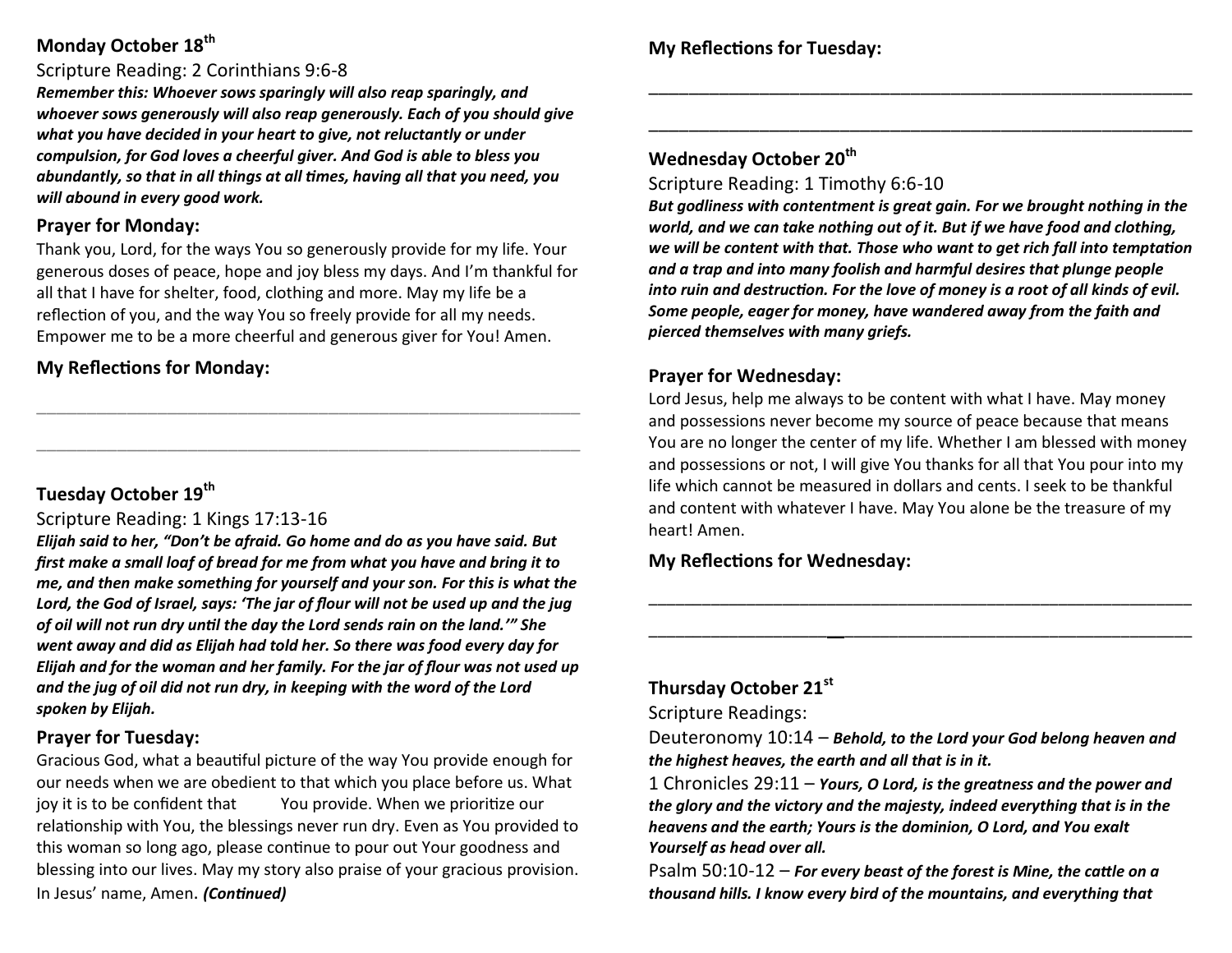*moves in the field is Mine. If I were hungry, I would not tell you, for the world is Mine, and all it contains.*

#### **Prayer for Thursday:**

O God, it is so easy to begin to take credit for the ways You have enriched our lives; to not give credit to You for our talents, abilities and accomplishments. Everything in the world is Yours and You have created all things, including me. Today I give You thanks and praise for the gifts, talents and abilities You have freely offered me. May You receive the credit and glory for all I am able to accomplish. Use Your blessings in my life to further Your plans for this world. Amen.

\_\_\_\_\_\_\_\_\_\_\_\_\_\_\_\_\_\_\_\_\_\_\_\_\_\_\_\_\_\_\_\_\_\_\_\_\_\_\_\_\_\_\_\_\_\_\_\_\_\_\_\_\_\_\_\_\_\_\_\_\_

\_\_\_\_\_\_\_\_\_\_\_\_\_\_\_\_\_\_\_\_\_\_\_\_\_\_\_\_\_\_\_\_\_\_\_\_\_\_\_\_\_\_\_\_\_\_\_\_\_\_\_\_\_\_\_\_\_\_\_\_\_

# **My Reflections for Thursday:**

# **Friday October 22nd**

Scripture Reading: John 21:1-6

*Afterward Jesus appeared again to his disciples, by the Sea of Galilee. It happened this way: Simon Peter, Thomas, Nathanael from Cana in Galilee, the sons of Zebedee, and two other disciples were together. "I'm going out to fish," Simon Peter told them, and they said, "We'll go with you." So they went out and got into the boat, but that night they caught nothing. Early in the morning, Jesus stood on the shore, but the disciples did not realize that it was Jesus. He called out to them, "Friends, haven't you any fish?" "No," the answered. He said, "Throw your nets on the right side of the boat and you will find some." When they did they were unable to haul the net in because of the large number of fish.*

# **Prayer for Friday:**

Dear God, I know that often You do not "come through" until I take that step of faith. As I prayerfully reflect on my financial commitment to You through the church, I am thankful that whatever You put on my heart to give, You will bless as an act of faith for changing the World. Thank You for providing opportunities to share in Your work and to be surprised by the blessings. Amen. (continued)

# **Saturday October 23rd**

Scripture Reading: Matthew 6:19-21

*Do not store up for yourselves treasures on earth, where moth and rust destroy, and where thieves break in and steal. But store up for yourselves treasures in heaven, where moth and rust do not destroy, and where thieves do not break in and steal. For where your treasure is, there your heart will be also.*

\_\_\_\_\_\_\_\_\_\_\_\_\_\_\_\_\_\_\_\_\_\_\_\_\_\_\_\_\_\_\_\_\_\_\_\_\_\_\_\_\_\_\_\_\_\_\_\_\_\_\_\_\_\_

\_\_\_\_\_\_\_\_\_\_\_\_\_\_\_\_\_\_\_\_\_\_\_\_\_\_\_\_\_\_\_\_\_\_\_\_\_\_\_\_\_\_\_\_\_\_\_\_\_\_\_\_\_\_

#### **Prayer for Saturday:**

Dear Jesus, thank you that my actions in this world can lead to joy and blessing both in this life and in the life to come. Only through You is this possible. May my life, and the decisions that I make in it, be pleasing to You and lead to greater joy and fulfillment now and forever. Amen.

\_\_\_\_\_\_\_\_\_\_\_\_\_\_\_\_\_\_\_\_\_\_\_\_\_\_\_\_\_\_\_\_\_\_\_\_\_\_\_\_\_\_\_\_\_\_\_\_\_\_\_\_\_\_\_\_\_\_\_\_\_

\_\_\_\_\_\_\_\_\_\_\_\_\_\_\_\_\_\_\_\_\_\_\_\_\_\_\_\_\_\_\_\_\_\_\_\_\_\_\_\_\_\_\_\_\_\_\_\_\_\_\_\_\_\_\_\_\_\_\_\_\_

# **My Reflections for Saturday:**

# **Sunday, October 24th - Commitment Sunday**

Scripture Reading: 2 Corinthians 9:7 *Each of you should give what you have decided in your heart to give, not reluctantly or under compulsion for God loves a cheerful giver.*

#### **Prayer for Sunday:**

Dear God, give me wisdom to know what Your will is for me this year as I prepare for Commitment Sunday today. Place in my heart Your desire for me and fill me with joy as I trust You to provide. In Jesus' name I pray. Amen.

\_\_\_\_\_\_\_\_\_\_\_\_\_\_\_\_\_\_\_\_\_\_\_\_\_\_\_\_\_\_\_\_\_\_\_\_\_\_\_\_\_\_\_\_\_\_\_\_\_\_\_\_\_\_

\_\_\_\_\_\_\_\_\_\_\_\_\_\_\_\_\_\_\_\_\_\_\_\_\_\_\_\_\_\_\_\_\_\_\_\_\_\_\_\_\_\_\_\_\_\_\_\_\_\_\_\_

#### **My Reflections for Sunday:**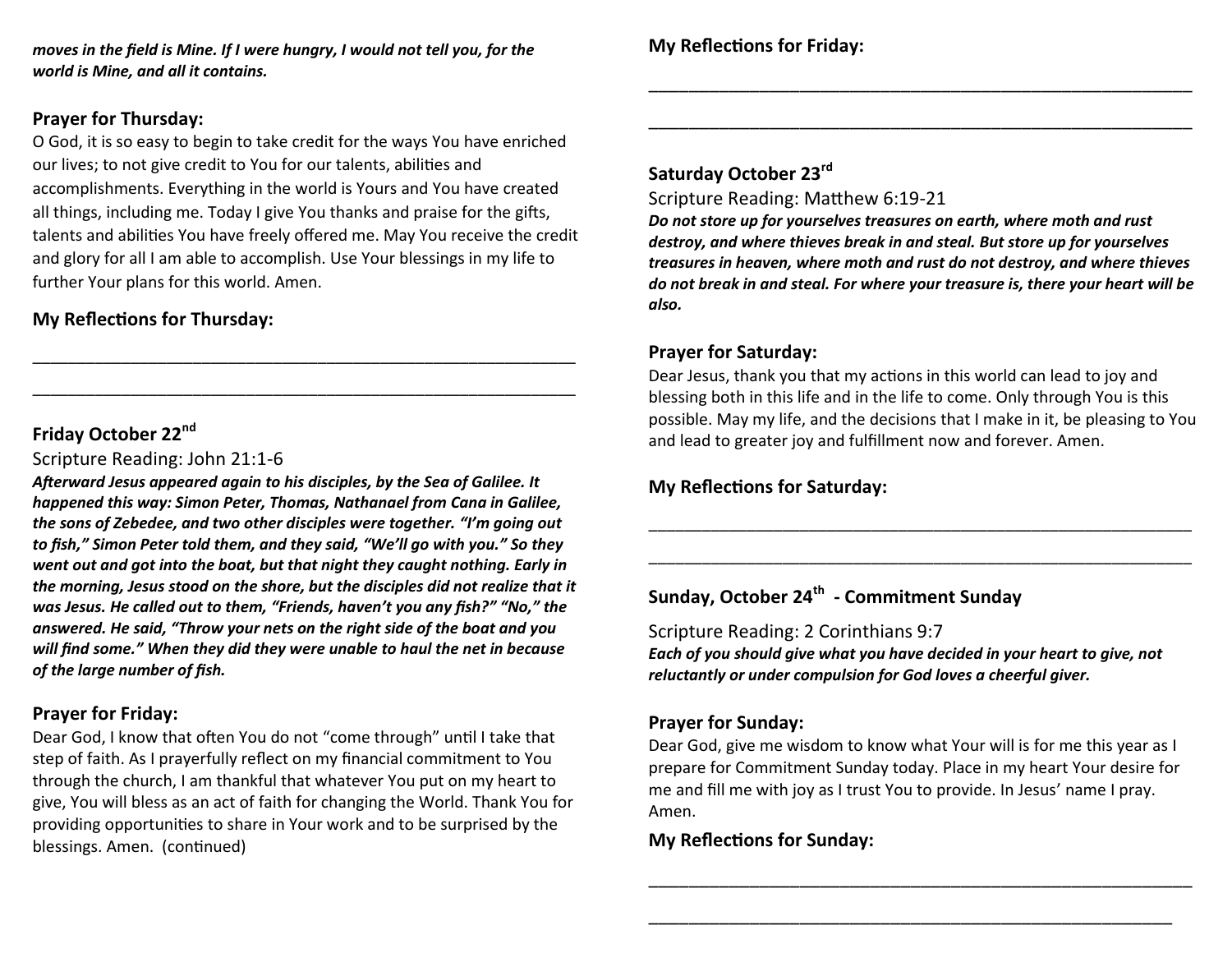

**Reflection: How is God inviting me to grow one step toward Jesus?**

\_\_\_\_\_\_\_\_\_\_\_\_\_\_\_\_\_\_\_\_\_\_\_\_\_\_\_\_\_\_\_\_\_\_\_\_\_\_\_\_\_\_\_\_\_\_\_\_\_\_\_\_\_\_\_\_\_\_\_\_\_\_\_

\_\_\_\_\_\_\_\_\_\_\_\_\_\_\_\_\_\_\_\_\_\_\_\_\_\_\_\_\_\_\_\_\_\_\_\_\_\_\_\_\_\_\_\_\_\_\_\_\_\_\_\_\_\_\_\_\_\_\_\_\_\_\_

\_\_\_\_\_\_\_\_\_\_\_\_\_\_\_\_\_\_\_\_\_\_\_\_\_\_\_\_\_\_\_\_\_\_\_\_\_\_\_\_\_\_\_\_\_\_\_\_\_\_\_\_\_\_\_\_\_\_\_\_\_\_\_

# **Will You Grow A Step This Year?**

# **A Breakdown of our Congregation's Monthly Giving**

**Find where you are on this chart (average monthly giving is shown.)**